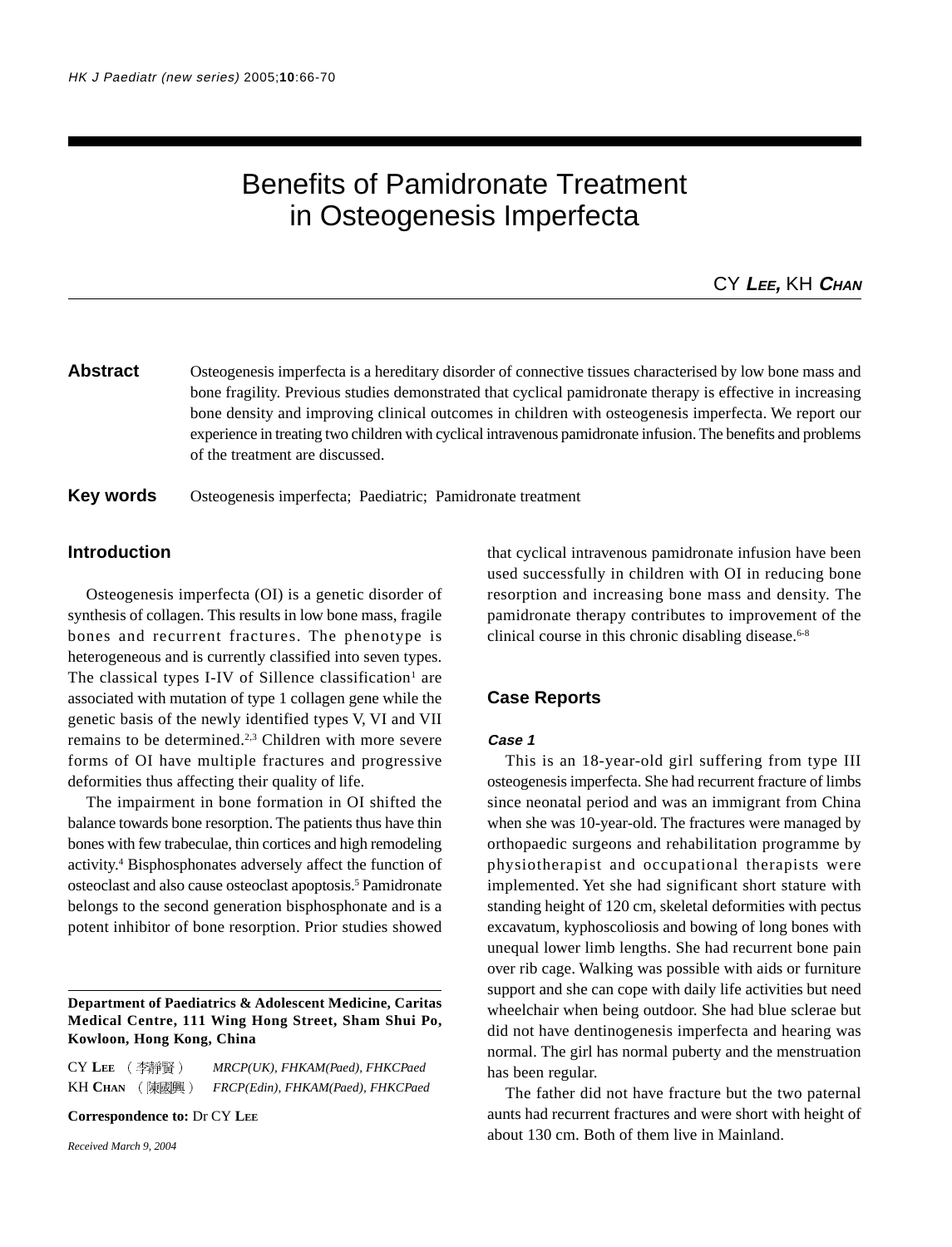Radiographs of long bones showed thin cortices and osteopenia. Old fractures were well healed. Kyphoscoliosis of thoracic and lumbar spine and decreased height of vertebrae (Figure 1) with compression fractures were evident on spine X-rays.

Dual-energy X-ray absorptiometry (DEXA) using UK reference population was performed. The spine bone mineral density (BMD) was 0.464 g/cm<sup>2</sup> (Figure 2) and mean Z score (matched for age & weight) was -5.7. That of femoral neck was not performed because of presence of old fracture of upper femur.

After informed consent, the girl was treated with cyclical intravenous pamidronate at a dose of 3 mg per kg body weight per infusion cycle at four month interval from year 1999 at 14-year-old. Calcium intake was optimised to ensure provision of calcium 1,000 mg per day.

The treatment was associated with acute-phase febrile



(Case 1) before start of pamidronate treatment.

reaction with transient fever and chills in the first cycle but she remained afebrile in subsequent cycles. She also had transient lymphopenia with lymphocyte count of 0.4x10<sup>9</sup>/L in first cycle. Serum calcium level and liver function test remained normal during the course of therapy. Hypercalciuria with urine calcium/creatinine ratio up to 1.5 mmol/mmol before the start of the treatment cycle was detected in the first two years and urine calcium excretion later returned to normal. Ultrasound of kidneys showed that there was no nephrocalcinosis.

DEXA and radiographs were performed every year in first three years and then every two years. BMD gradually increased (Figure 2) and the mean Z score rose to -4.1 in 2003. Vertical height of spinal vertebrae also increased (Figure 3) but there was no significant improvement in the degree of kyphoscoliosis. Bone pain decreased in intensity.

#### **Case 2**

This is an 13-year-old boy suffering from OI and the phenotype matched with that of type IV. He had recurrent fractures of limbs since three year old and had sustained about four fractures before he consulted us at about 11-yearold, averaging once fracture every two years. The standing height was on 3rd percentile (mid-parental height on 25th to 50th percentile) and he was in prepubertal stage. He did not have bone pain and was fully ambulant when he had no active fracture. Left hand function was impaired as a result of previous fracture of forearm. The boy did not have blue sclerae and the teeth and hearing were normal. Father had recurrent fractures in younger age but stature is normal.

X-rays showed osteopenia of long bones with healed fractures. Spine X-rays revealed decreased height of vertebrae with multiple compression fractures (Figure 4) Figure 1 Lateral view of radiograph of spine of the girl vertebrae with initially compression fractures (rigure 4)<br>and mild kyphosis of thoracic and lumbar spine. DEXA



**Figure 2** Changes in BMD of lumbar spine (L2-L4) in adolescent girl (Case 1) with type III (left) and boy (Case 2) with type IV (right) osteogenesis imperfecta treated with cyclic pamidronate. (Results plotted on the graph showing the range of BMD  $(\pm 1$  SD mean) in reference population of respective sex).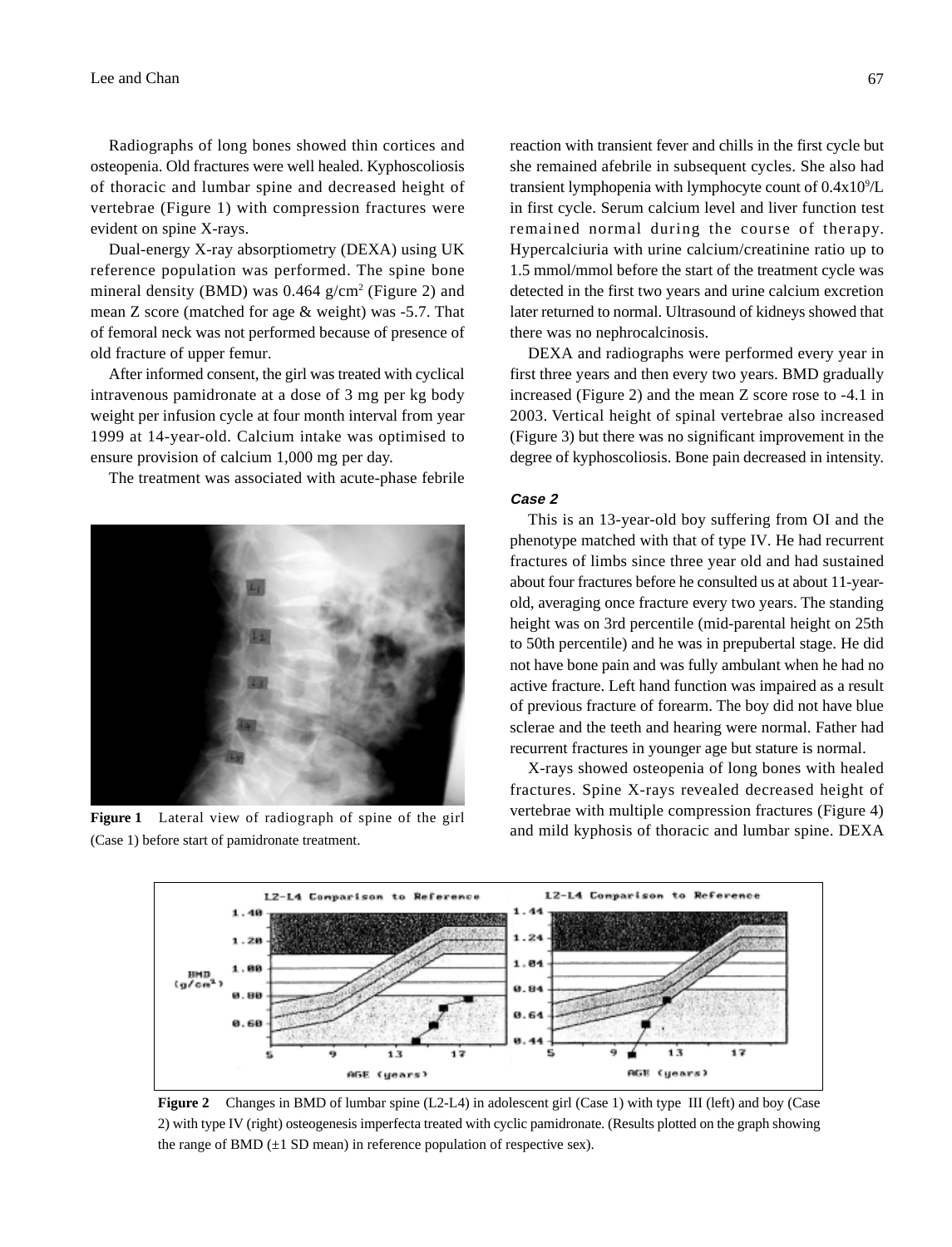

**Figure 3** Lateral view of radiograph of spine of the girl (Case 1) after four years of pamidronate treatment showing increased vertebral height and improvement of compression fracture of vertebral bodies.



**Figure 4** Lateral view of radiograph of spine of the boy (Case 2) before start of pamidronate treatment.

confirmed osteoporosis. The spine BMD was  $0.323$  g/cm<sup>2</sup> (Figure 2) and femur BMD was 0.46 g/cm<sup>2</sup>. Mean Z score of lumbar spine was -3.9. Urinary excretion of bone resorption marker type I collagen N-telopeptide related to creatinine was grossly elevated to 697 nM BCE/mMC (Normal:  $<$ 51).

In presence of recurrent limb fractures and extensive compression fracture of spinal vertebrae, he was managed with cyclical pamidronate infusion at dose of 0.75 mg per kg body weight per cycle at four month interval for two years.

There was no side-effect during the course of treatment. Mild hypercalciuria with urine calcium/creatinine ratio of 0.69 mmol/mmol was observed before the start of therapy but the urine calcium excretion remained normal since then. Renal ultrasound was normal.

After two years of pamidronate treatment, radiographs showed significant improvement in height of spine vertebrae and compression fracture of thoracic and lumbar spine (Figure 5). The thoracic kyphosis decreased from 33° before



**Figure 5** Lateral view of radiograph of spine of the boy (Case 2) after two years of pamidronate treatment showing increased height and improvement of compression fracture of vertebral bodies.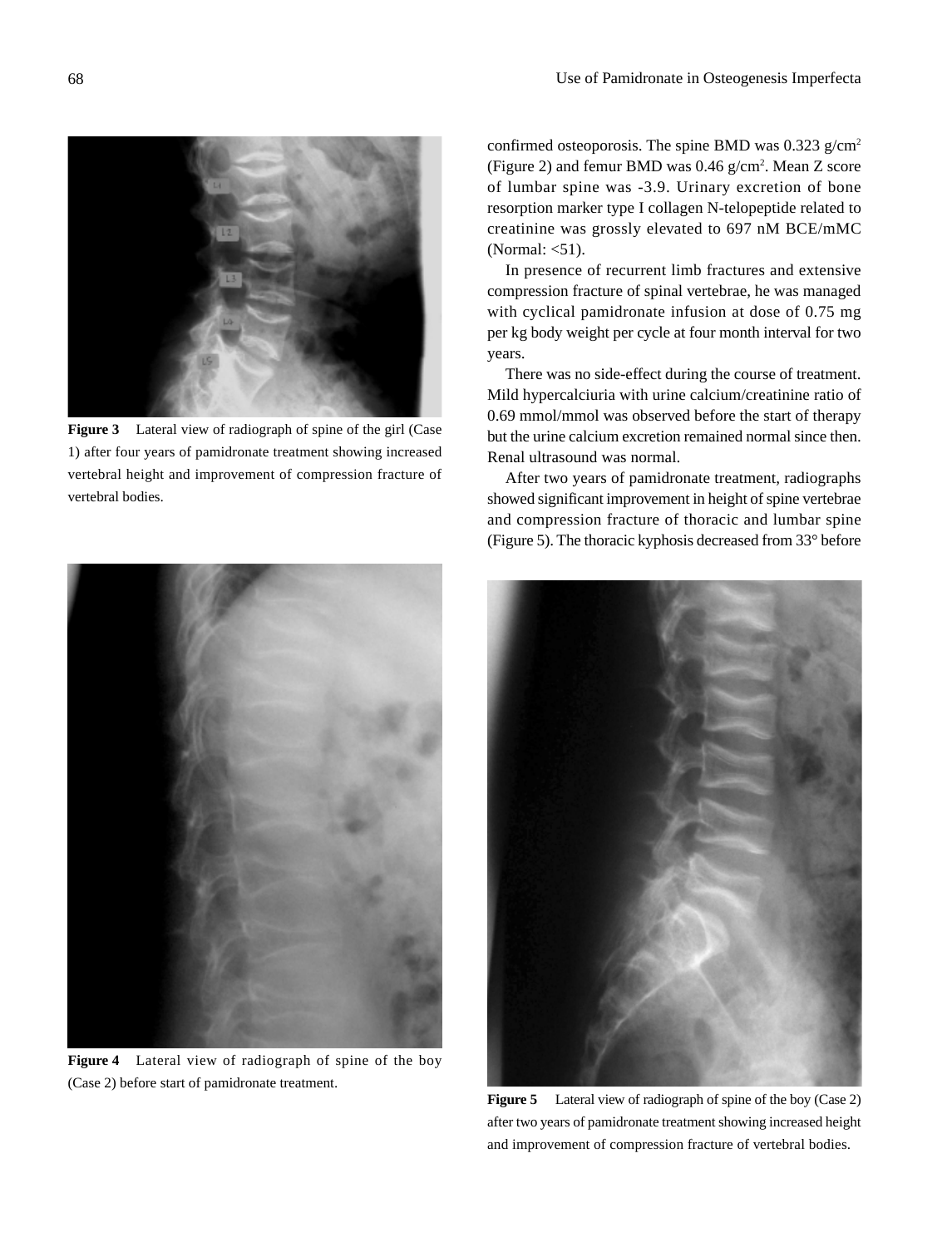treatment to 15°. Long bones X-rays showed presence of sclerotic lines at metaphysis of distal radius and ulnar representing areas of increased bone density that are likely produced by cycles of pamidronate infusion (Figure 6). BMD increased dramatically. The spine BMD reached the normal range for age of  $0.744$  g/cm<sup>2</sup> (Figure 2) while femur BMD rose to  $0.699 \text{ g/cm}^2$ . The mean Z score was  $-0.5$  at the end of two years. No new fracture was observed during the two years of pamidronate therapy. The standing height of the boy was in 3rd to 10th percentile and in stage III puberty. The pamidronate treatment was then stopped.

## **Discussion**

The two case studies have demonstrated the beneficial effects of pamidronate therapy in improving bone density. This further supports the previous findings on positive effect of pamidronate treatment on the disease.6-8 Classification of the type of OI in the two patients is based on the phenotype. The adolescent girl belongs to the more severe form of type III OI while the boy suffers from type IV OI which is a milder form of disease but had extensive spinal compression fractures. The girl had subjective decrease of



**Figure 6** Radiograph of distal radius and ulnar of the boy (Case 2) showing the sclerotic growth lines after one year of cyclical pamidronate treatment.

bone pain. Both patients did not have new fracture during the treatment period. However we could not comment on the effect on limb fracture rate as the frequency of fractures in the girl already decreased after she entered late puberty while the observation period for the boy was only two years. The improvement in BMD is dramatic in both cases and vertebral remodeling was more significant in the boy with milder disease. His improvement in vertebral compression fractures and degree of severity of kyphosis might account for the good height velocity of about seven cm per year during course of treatment, though the previous growth data were not available.

Interpretation of lumbar BMD in patients with collapsed vertebrae may not be an accurate assessment of bone mass as the volume of the bone is not measured. However the improvement in vertebral height and size of vertebrae from new bone formation lead to underestimation of the increase in bone density and hence the therapeutic effect. The significant short stature of the girl also affect assessment of Z score as this is compared to the age-matched controls. On the whole, both parameters are good indicators in monitoring the response to treatment.

Hypercalciuria was observed in the girl during the first two years of pamidronate treatment. This is unlikely to be due to excessive dietary intake as advice was offered by dietitian and the mobility did not change. She had revision of metal rod over the old femur fracture in 2002 but urine calcium excretion already came back to normal at that time. The boy had mild hypercalciuria just before the start of course of treatment and then returned to normal. This could be explained by the reduced physical activity after fracture of left leg three months ago. The occurrence of hypercalciuria in the girl with more severe disease and its normalisation after two years of treatment when BMD improves might support the observation that magnitude of hypercalciuria in OI probably reflects the severity of the skeletal disease.<sup>9</sup>

No significant adverse effect from the therapy was observed. The problem that the girl had was transient acutephase febrile reaction in first cycle and was readily controlled with antipyretic. Transient lymophopenia in the first cycle had no clinical sequaelae.

As pamidronate is depicted in bone and is detected years after treatment, the long-term safety and effectiveness of the drug in management of OI is not established yet. Hence it is important to consider treatment only in those with moderate or severe disease<sup>6</sup> or those with milder disease but have spinal compression fractures.<sup>7</sup> Introduction of oral form of bisphosphonates in management of OI in children